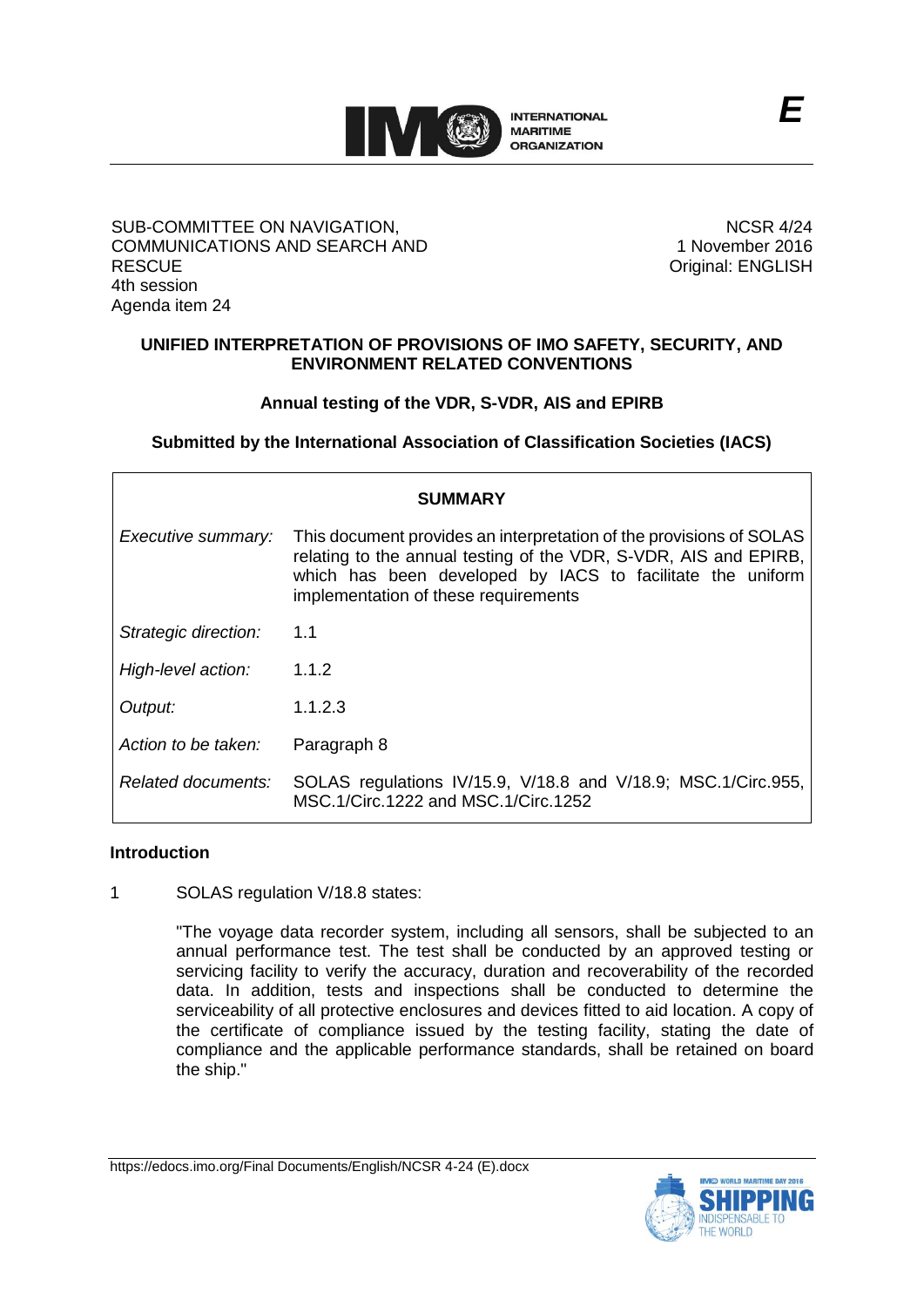In addition, paragraph 3 of the annex to MSC.1/Circ.1222 states:

"The manufacturer must complete a review, record any changes and issue the completed test report within 45 days. To accommodate performance checks to align with the appropriate survey under the Harmonized System of Survey and Certification (HSSC), the annual performance check may be carried out up to 3 months before the due date for a passenger ship and -/+ 3 months of the due date for a cargo ship. (The maximum period between subsequent checks is, therefore, 15 months for passenger ships and 18 months for cargo ships, unless either certificate has been extended as permitted by SOLAS regulation I/14, in which case a similar extension may be granted.)"

2 SOLAS regulation V/18.9 states:

"The automatic identification system (AIS) shall be subjected to an annual test. The test shall be conducted by an approved surveyor or an approved testing or servicing facility. The test shall verify the correct programming of the ship static information, correct data exchange with connected sensors as well as verifying the radio performance by radio frequency measurement and on-air test using, e.g., a Vessel Traffic Service (VTS). A copy of the test report shall be retained on board the ship."

In addition, paragraph 3 of the annex to MSC.1/Circ.1252 states:

"To accommodate performance test to align with the appropriate survey under the Harmonized System of Survey and Certification (HSSC), the annual testing may be carried out:

- .1 up to 3 months before the due date of the passenger ship renewal survey or the cargo ship safety equipment renewal survey; and
- .2 3 months before or after the due date of the cargo ship safety equipment periodical/annual survey (the maximum period between subsequent test is governed by the time window associated to the subsequent surveys, unless either certificate has been extended as permitted by SOLAS regulation I/14, in which case a similar extension may be granted by the Administration)."
- 3 SOLAS regulation IV/15.9 states:

"Satellite EPIRBs shall be:

- .1 annually tested for all aspects of operational efficiency, with special emphasis on checking the emission on operational frequencies, coding and registration, at intervals as specified below:
	- .1 on passenger ships, within 3 months before the expiry date of the Passenger Ship Safety Certificate; and
	- .2 on cargo ships, within 3 months before the expiry date, or 3 months before or after the anniversary date, of the Cargo Ship Safety Radio Certificate.

The test may be conducted on board the ship or at an approved testing station; and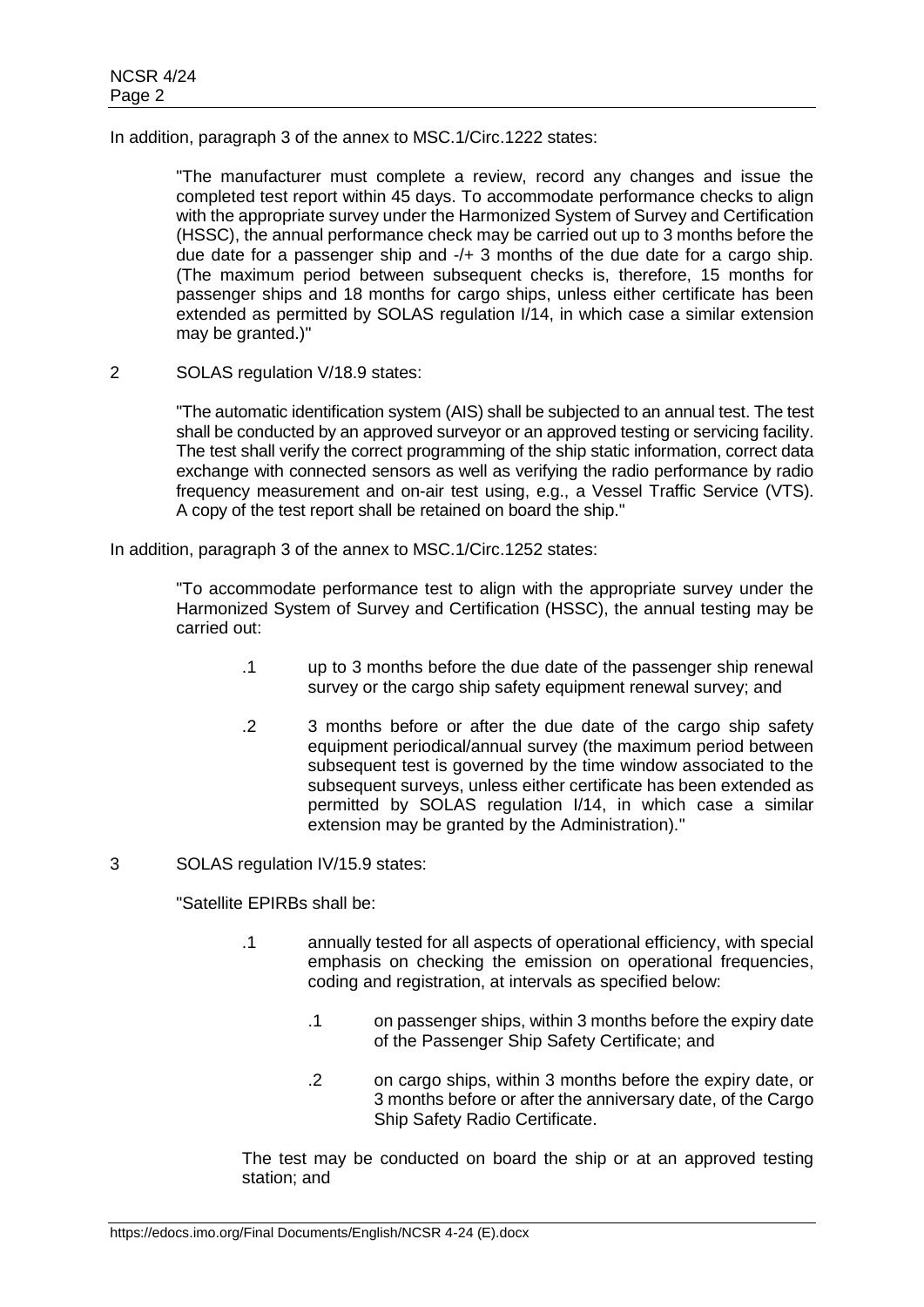.2 subject to maintenance at intervals not exceeding five years, to be performed at an approved shore-based maintenance facility."

In addition the second subparagraph of paragraph 1 and paragraph 4 of MSC.1/Circ.955 state:

"The servicing intervals of the aforementioned life-saving appliances and satellite EPIRBs required by SOLAS regulations III/20.8, III/20.9 and IV/15.9, respectively, shall not exceed 12 months which may be extended to 17 months where in any case this is impracticable in exceptional circumstances. In the meantime, according to regulations I/8 and I/9 of the 1988 SOLAS Protocol, the said appliances shall be subjected to an annual or a periodical survey within 3 months before or after each anniversary of the Cargo Ship Safety Equipment Certificate and of the Cargo Ship Safety Radio Certificate, respectively, or the Cargo Ship Safety Certificate, i.e. maximum 18 months interval."

"The Committee, in pursuance of the HSSC's objectives to "simplify survey requirements, thereby reducing the burden on Administrations, operators of ships and the crews of ships", decided that:

> "the servicing intervals of life-saving appliances and radiocommunication equipment for ships, whose flag States implement the HSSC, may be in concert with the terms of the HSSC annual, periodical and renewal survey stipulated in the 1988 SOLAS Protocol notwithstanding regulations III/20.8, III/20.9 and IV/15.9 of the 1974 SOLAS Convention, as amended".

# **Discussion**

4 The issue of the execution of the annual VDR performance test as part of the Safety Equipment periodical survey was brought to the attention of IACS and, in particular, whether:

- the test needs to be carried out at the same time, or in advance of (by respecting the limit of minus three months from the survey anniversary date), the completion of the survey; or
- if the test may be carried out after the completion of the survey on the basis that, according to the provisions of the MSC.1/Circ.1222, the previous test may be considered valid till to the end of the time window allowed for the completion of the Safety Equipment periodical survey (taking account of the "additional" three months from the anniversary date).

5 Having extensively discussed the issue, IACS Members agreed that the intent of MSC.1/Circ.1222 is to align the performance test with the intervals of the surveys specified in the Harmonized System of Survey and Certification (HSSC). Therefore, the validity of the previous performance test can be maintained, even if it was last conducted more than one year ago, if the periodical survey is undertaken in accordance with the HSSC schedule, including the "additional" three-month window. Therefore IACS considers that the annual performance test is to be carried out within the "time window" of the annual/periodical/ renewal survey under the HSSC, but not later than the date of completion of the survey for endorsement/renewal of the relevant Certificate.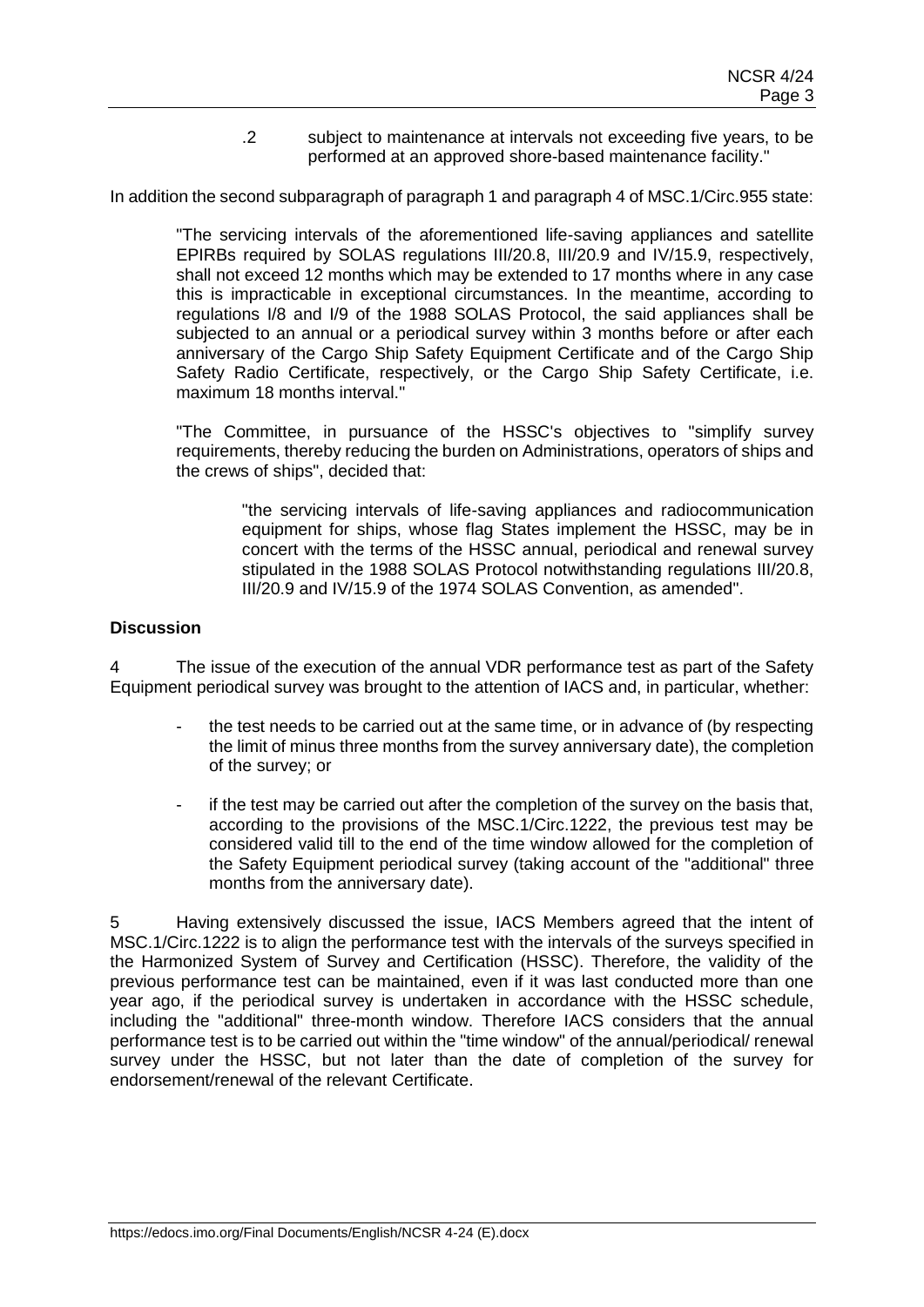6 It was agreed to broaden the scope of this discussion beyond the VDR (or S-VDR) to include the annual test of the AIS and the EPIRB. In this regard it was noted that SOLAS regulation IV/15.9 regarding the annual testing of the EPIRB is independent of the HSSC System. Consequently, the interpretation relating to the testing of the EPIRB refers to the relevant survey in a generic manner, without any reference to the HSSC.

7 Based on the above understandings IACS has developed and finalized a Unified Interpretation (IACS UI SC279), a copy of which is provided in the annex to this document. The Sub-Committee is invited to note that IACS Members intend to implement UI SC279 from 1 July 2017, unless they are provided with written instructions to apply a different interpretation by the Administration on whose behalf they are authorized to act as a recognized organization.

# **Action requested of the Sub-Committee**

- 8 The Sub-Committee is invited to:
	- 1. consider the foregoing, the copy of the Unified Interpretation provided in the annex and the implementation provisions discussed in paragraph 7 above; and
	- 2. take action as appropriate.

\*\*\*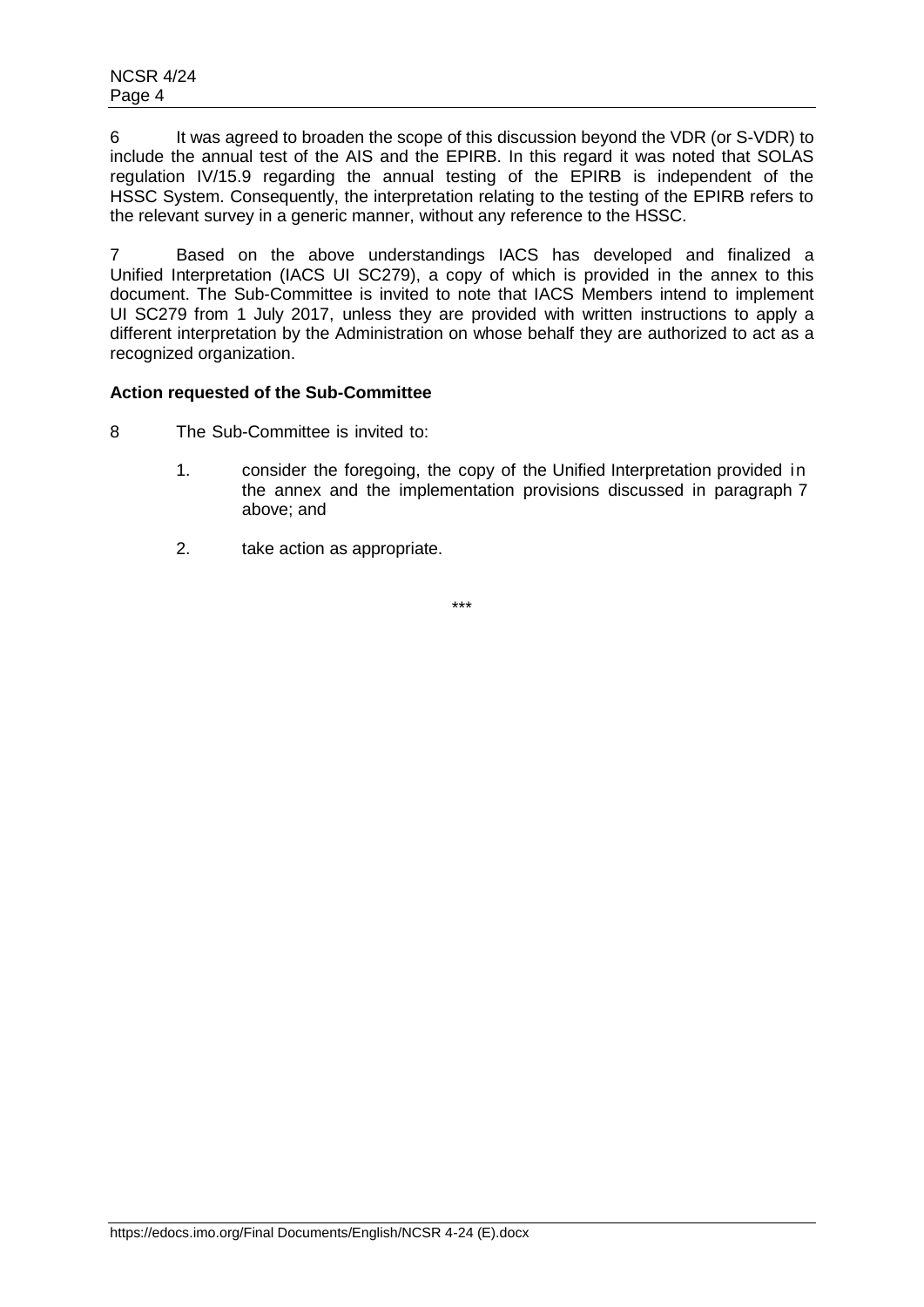# **ANNEX**

# **SC279 (June 2016)**

# **Annual testing of VDR, S-VDR, AIS and EPIRB**

- **- SOLAS regulation V/18.8 – Annual performance test of Voyage Data Recorder (VDR) and Simplified Voyage Data Recorder (S-VDR)**
- **- SOLAS regulation V/18.9 – Annual performance test of Automatic Identification System (AIS)**
- **- SOLAS regulation IV/15.9 – Annual test of EPIRB**

The SOLAS 74 as amended at regulation V/18 paragraph 8 reads:

# **SOLAS regulation V/18.8**

*The voyage data recorder system, including all sensors, shall be subjected to an annual performance test. The test shall be conducted by an approved testing or servicing facility to verify the accuracy, duration and recoverability of the recorded data. In addition, tests and inspections shall be conducted to determine the serviceability of all protective enclosures and devices fitted to aid location. A copy of the certificate of compliance issued by the testing*  facility, stating the date of compliance and the applicable performance standards, shall be *retained on board the ship.*

Moreover, the annex to MSC.1/Circ.1222 at paragraph 3 expects:

*3 The manufacturer must complete a review, record any changes and issue the completed test report within 45 days. To accommodate performance checks to align with the appropriate survey under the Harmonized System of Survey and Certification (HSSC), the annual performance check may be carried out up to 3 months before the due date for a passenger ship and -/+ 3 months of the due date for a cargo ship. (The maximum period between subsequent checks is, therefore, 15 months for passenger ships and 18 months for cargo ships, unless either certificate has been extended as permitted by SOLAS regulation I/14, in which case a similar extension may be granted.)*

# **Interpretation**

The annual performance test of VDR (or S-VDR) shall be carried out within the "time window" of the annual / periodical / renewal survey under the Harmonized System of Survey and Certification (HSSC), but not later than the date of completion of the survey for endorsement / renewal of the relevant Certificate.

Note:

1. This UI is to be applied by IACS Members when acting as recognized organizations, authorized by flag State Administrations to act on their behalf, unless otherwise advised, from 1 July 2017.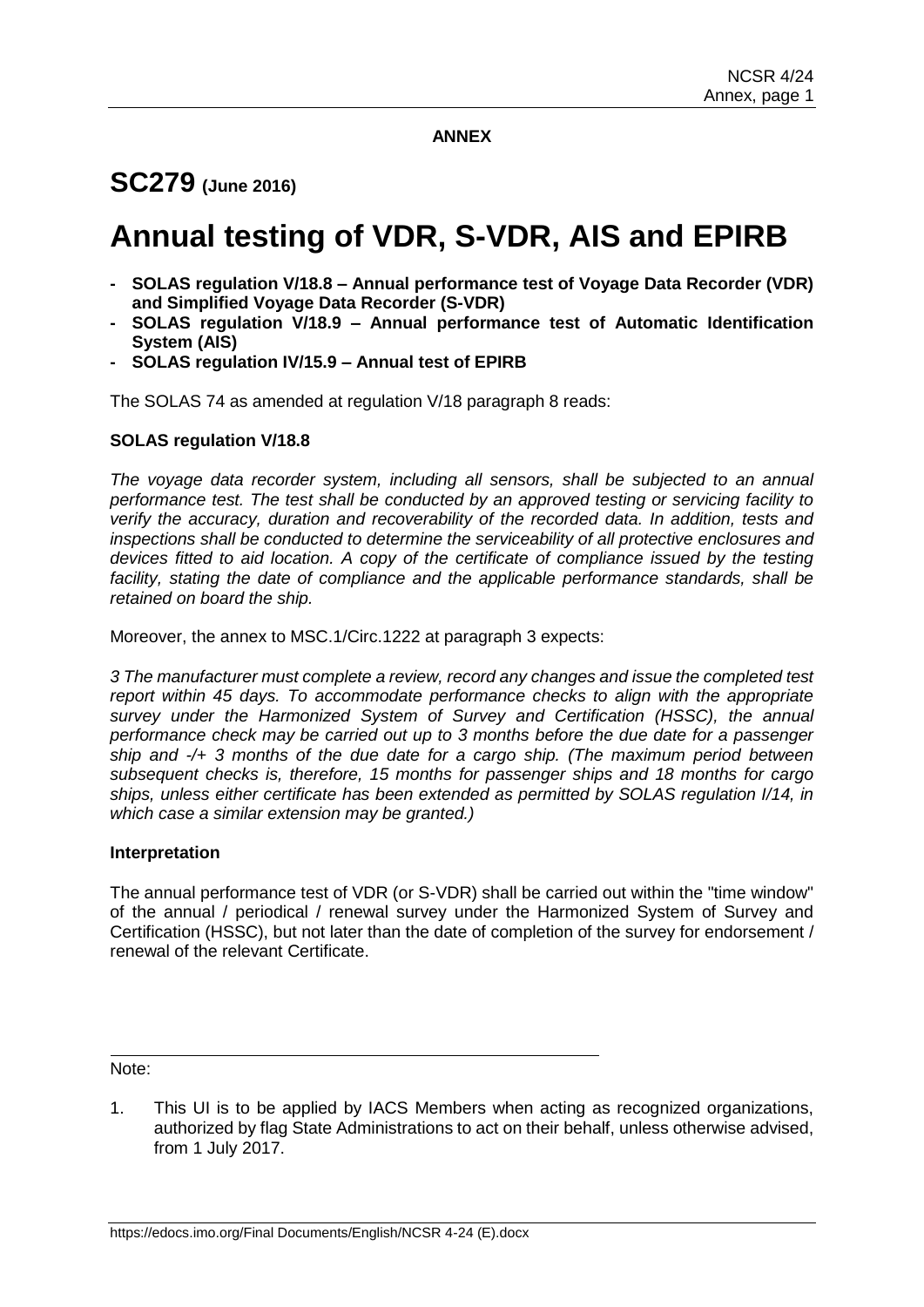The SOLAS 74 as amended at regulation V/18 paragraph 9 reads:

# **SOLAS regulation V/18.9**

*9. The automatic identification system (AIS) shall be subjected to an annual test. The test shall be conducted by an approved surveyor or an approved testing or servicing facility. The test shall verify the correct programming of the ship static information, correct data exchange with connected sensors as well as verifying the radio performance by radio frequency measurement and on-air test using, e.g. a Vessel Traffic Service (VTS). A copy of the test report shall be retained on board the ship.*

Moreover, the annex to MSC.1 Circ./1252 at paragraph 3 expects:

*3 To accommodate performance test to align with the appropriate survey under the Harmonized System of Survey and Certification (HSSC), the annual testing may be carried out:*

- *.1 up to 3 months before the due date of the passenger ship renewal survey or the cargo ship safety equipment renewal survey; and*
- *.2 3 months before or after the due date of the cargo ship safety equipment periodical/annual survey (the maximum period between subsequent test is governed by the time window associated to the subsequent surveys, unless either certificate has been extended as permitted by SOLAS regulation I/14, in which case a similar extension may be granted by the Administration).*

### **Interpretation**

The annual performance test of the Automatic Identification System (AIS) shall be carried out within the "time window" of the annual / periodical / renewal survey under the Harmonized System of Survey and Certification (HSSC), but not later than the date of completion of the survey for endorsement / renewal of the relevant Certificate.

The SOLAS 74 as amended at regulation IV/15 paragraph 9 reads:

### **SOLAS regulation IV/15.9**

*9 Satellite EPIRBs shall be:*

- *.1 annually tested for all aspects of operational efficiency, with special emphasis on checking the emission on operational frequencies, coding and registration, at intervals as specified below:*
	- *.1 on passenger ships, within 3 months before the expiry date of the Passenger Ship Safety Certificate; and*
	- *.2 on cargo ships, within 3 months before the expiry date, or 3 months before or after the anniversary date, of the Cargo Ship Safety Radio Certificate.*

*The test may be conducted on board the ship or at an approved testing station; and*